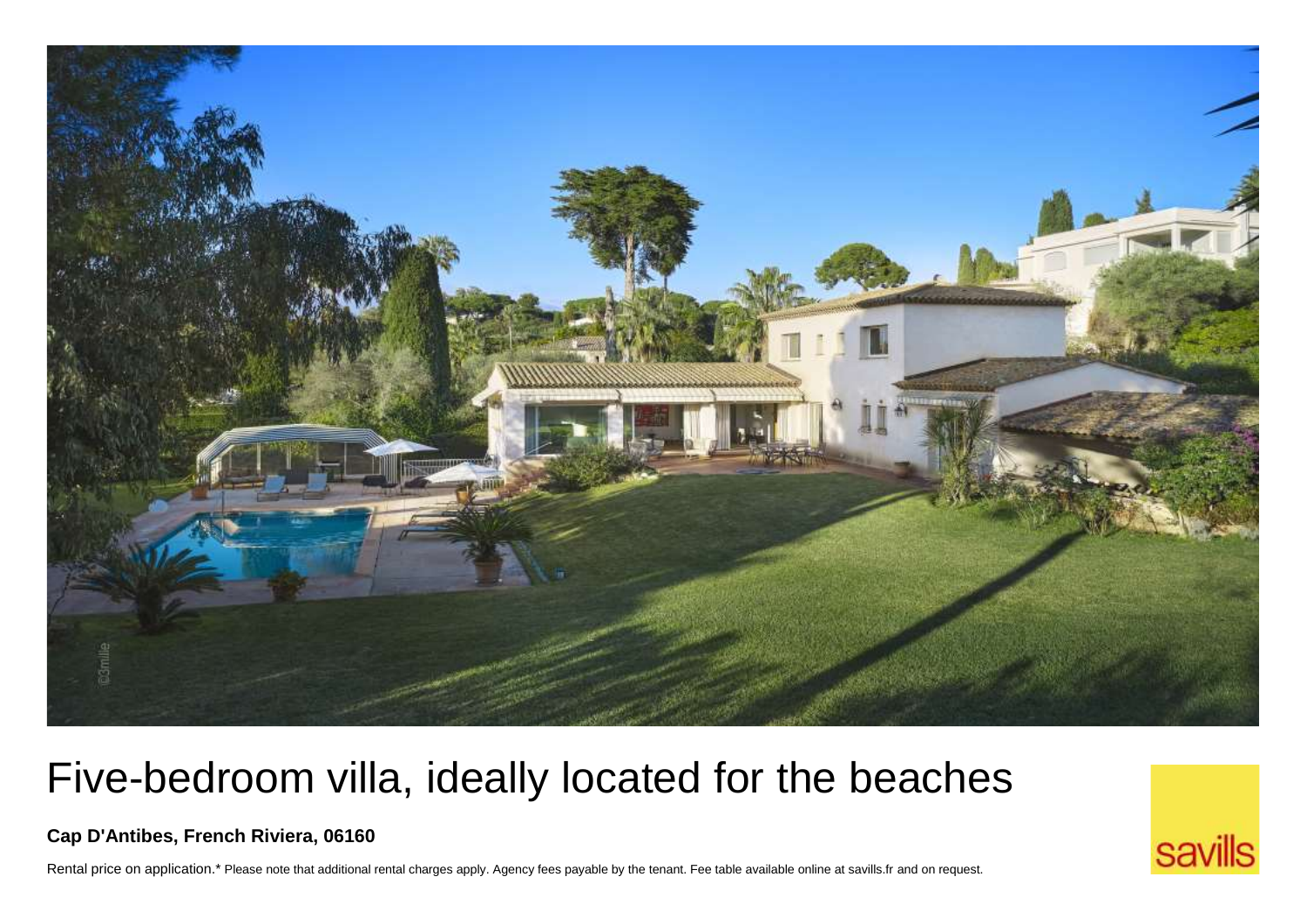- Ideally located for the beaches
- A glimpse of the sea
- Five bedrooms
- Grounds of 1,800 sq m
- Pool and carport
- 250 sq m
- EPC in progress
- CAN210060

## **Local Information**

The idyllic peninsula of Cap d'Antibes is ideally located between Nice and Cannes and consists mainly of prestigious, sprawling estates enjoying stunning natural scenery.

Cap d'Antibes has preserved its position as one of the most attractive and pleasant locations for holidays, famous for its walks along the coastline.

While the neighbouring localities of Antibes and Juan les Pins offer our clients a lively and bustling atmosphere, Cap d'Antibes remains a tranquil and isolated haven.

Approximately 16km from Nice international airport, 12km to Cannes and 50km to Monaco.

### **About this property**

Charming villa, situated on the western side of Cap d'Antibes, within a few minutes walking distance from the beaches.

With approximately 250 sq m of living space, spread over three levels, the house features on the garden level a main entrance, a fully equipped kitchen, a dining room, a reception room, as well as a bedroom with en suite bathroom, dressing and toilet.

Situated on the first floor, two further bedrooms with en suite bathrooms and toilets benefit from a glimpse of the sea.

The lower level includes two additional bedrooms, a bathroom with toilet, a laundry and a storage area.

Landscaped grounds of 1,800 sq m with swimming pool and a carport complete this superb property.

### **Viewing**

All viewings will be accompanied and are strictly by prior arrangement through Savills Riviera Seasonal Rentals Office. Telephone: +33 (0) 493 874 115.





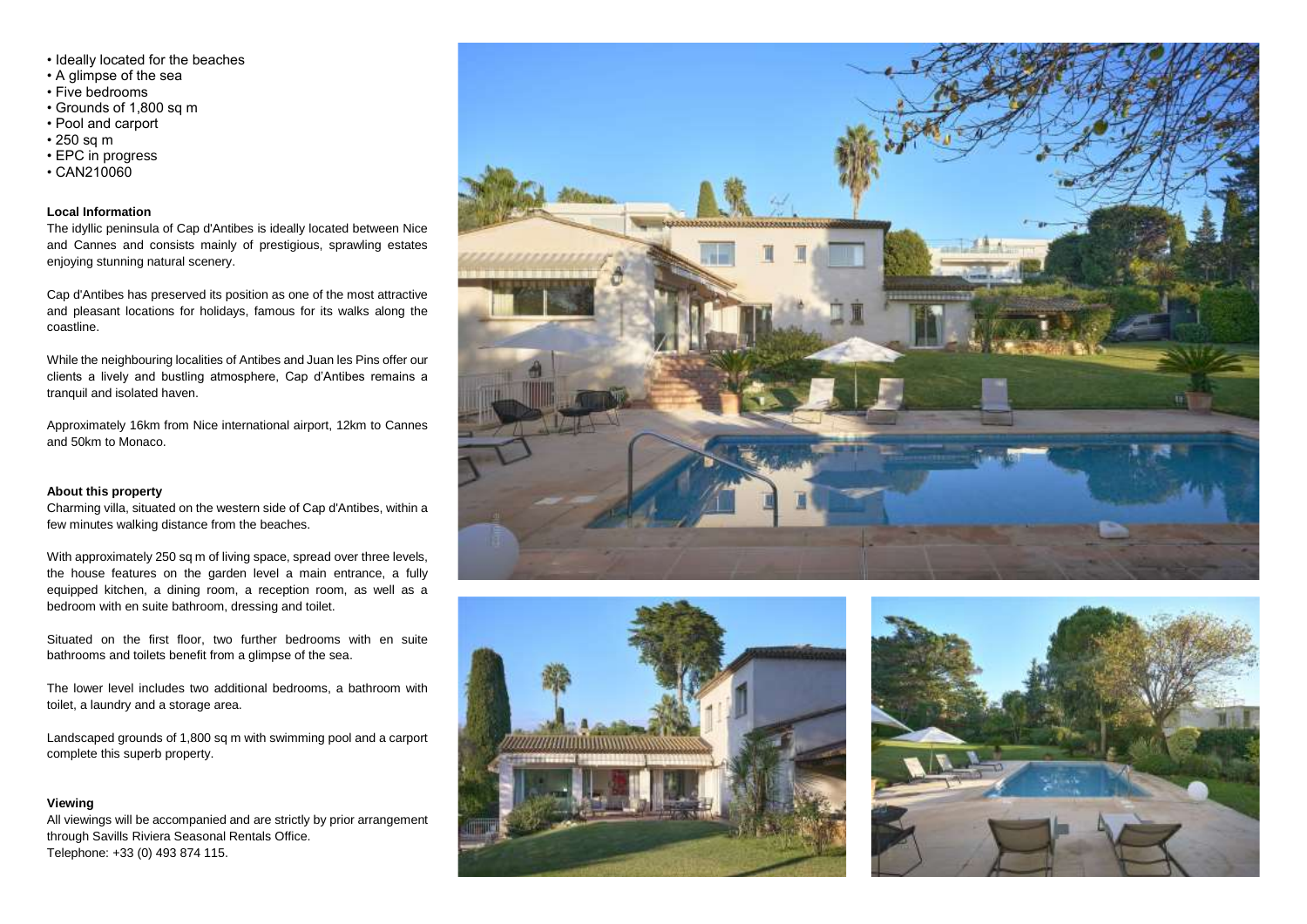